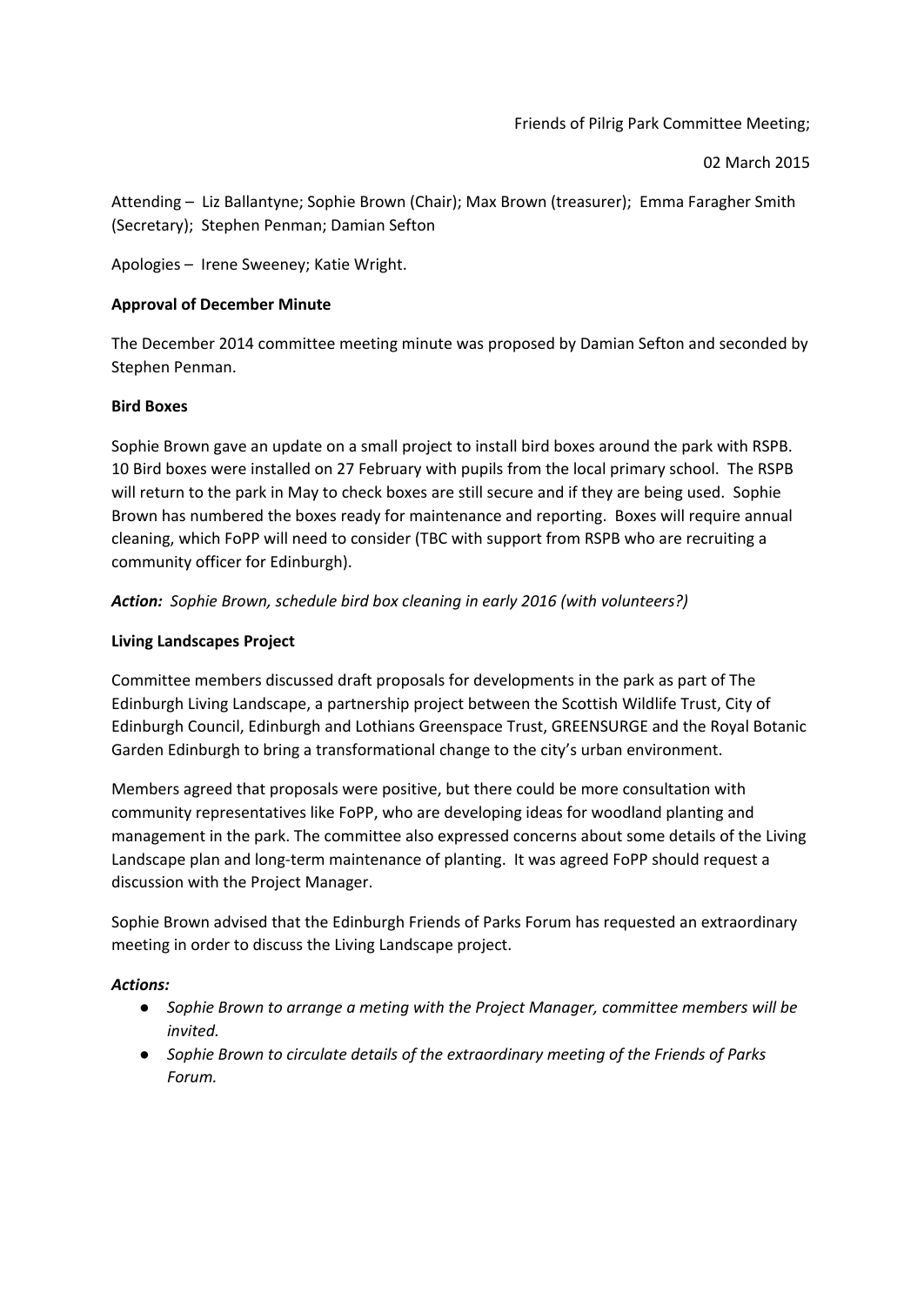### **Council Liasion**

Sophie Brown advised that Park Rangers have now been given allocated responsibilities for particular parks. Pilrig has been allocated to Gerry INSERT SURNAME . The committee agreed this was positive as FoPP can work directly with him when planning activity.

Sophie Brown proposed arranging a walk around the park with Murray Black as previous meetings have been productive. It was agreed this would be a good opportunity to discuss installing picnic benches in the park (see December Committee Meeting Minute); training for Rangers in using a strimmer to support woodland tidy days and understory planting in the area of Woodland FoPP has recently been working on.

*Action:Sophie Brown to arrange meeting and raise issues listed above in discussion.*

### **Tree Sculpture**

The committee has previously discussed developing a tree sculpture; Sophie Brown has informally sought advice from a sculptor who advised the proposed trunk may be quite rotten, but there is potential for using less invasive processes e.g. relief carving of the trunk. Relief Carving can also be painted. Members agreed it this would still be a valuable project with a positive impact on the park environment. It was agreed funds would need to be raised for the project, but to make applications FoPP require costings from a sculptor, Sophie Brown will seek a quote for discussion by the committee.

*Action: Sophie Brown to seek quotes for the work ready for a funding application to be made.*

### **Grow Wild Project**

There was a £200 underspend in the Grow Wild project 'Balfours Botany', the organiser has offered this to support FoPPs work, but it must be spent on the Grow Wild objectives of planting. Committee Members discussed ideas. They agreed that considering the extensive plans for planting already proposed by Living Landscapes the most efficient idea is to raise this with Living Landscapes and offer it in support of an agreed area of planting, it would be a sign of goodwill and indicate our desire to work collaboratively with Living Landscapes.

*Action: SB to raise the possibility of picnic bench installation with the council*

### **Pilrig Association**

Sophie Brown advised the committee that FoPP still has £2500 to be spent on capital costs inherited from the Pilrig Association. It had previously been allocated to match-fund installation of benches in 2013 and 14, but was not required for this purpose. Emma Faragher Smith reminded members that the committee had previously discussed this issue and agreed a list of ideas at the September 2014 meeting. It was agreed that he committee will review the list and make a decision at the next meeting.

Members raised some additional ideas: Tools for use at litter pick and woodland days and an A-Board with information about FoPP to use to promote our work to general park visitors during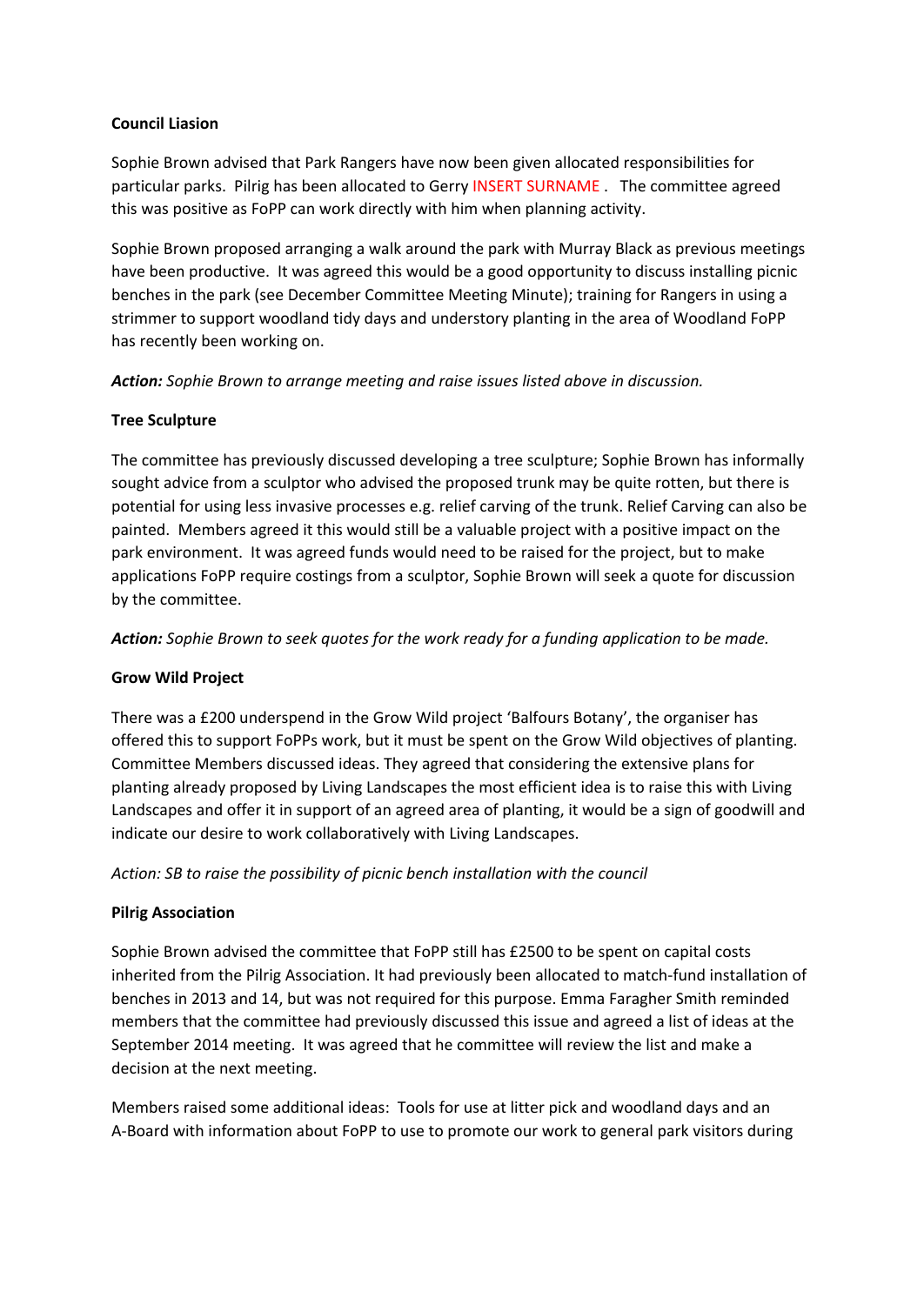events and activity days. Stephen Penman has a spare A-Board and offered to donate it, the committee agreed this would be re-purposed rather than buying a new one.

### *Actions:*

- *● Stephen Penman and Sophie Brown to discuss re-purposing A-Board*
- *● Emma Faragher Smith to circulate list of past ideas for capital spend.*

### **Upcoming Events**

Committee members agreed litter pick days continue to be valuable, but that attendance was variable. They agreed to trial an afternoon slot 2pm and compare attendance, however moving to an afternoon slot will be dependent on Ranger availability.

Committee members discussed plans for the next woodland clearing day in March. It was agreed that the day will focus on woodland near Pilrig house, and the meeting point will be the small play park. The date will be 21 March, this is 'Super Saturday' for the Six Nations, committee members decided to time the woodland clearing for the morning and consider whether it is feasible to make a link to the rugby.

The committee agreed that work over the winter has been effective, but that sycamore whips are growing quickly in cleared areas. If feasible FoPP will schedule an extra activity day in march to remove whips.

*Action:Sophie Brown to liaise with facebook and web volunteers to promote upcoming events.*

#### **Volunteers and Attendance**

Planning for upcoming events led to a wider discussion about falling attendance at volunteer days like litter picks and woodland clearance. There was general agreement that more promotion would be a benefit, particularly outside the park e.g. in local businesses. Emma Faragher Smith suggested that promotion should be more clear, explaining what the aims and objectives of an event were, and what volunteers are expected to do - people are more willing to volunteer if they have a clear idea of what they will be doing.

The committee agreed to re-draft posters for activity days so we can include information on:

- exactly what will be happening on that day
- what volunteers will be asked
- what they need to bring

Sophie Brown advised that she currently sends one message with a poster attached to combination of individuals and organisations engaged in conservation and volunteering but this was not effective in engaging organisations. Members agreed promotion of future events should have a more targeted approach. We should develop:

- One email template targeted to individuals asking them to volunteer and what will be involved.
- One email template to organisations, which has a poster for the event attached and asks them to support/promote the activity.